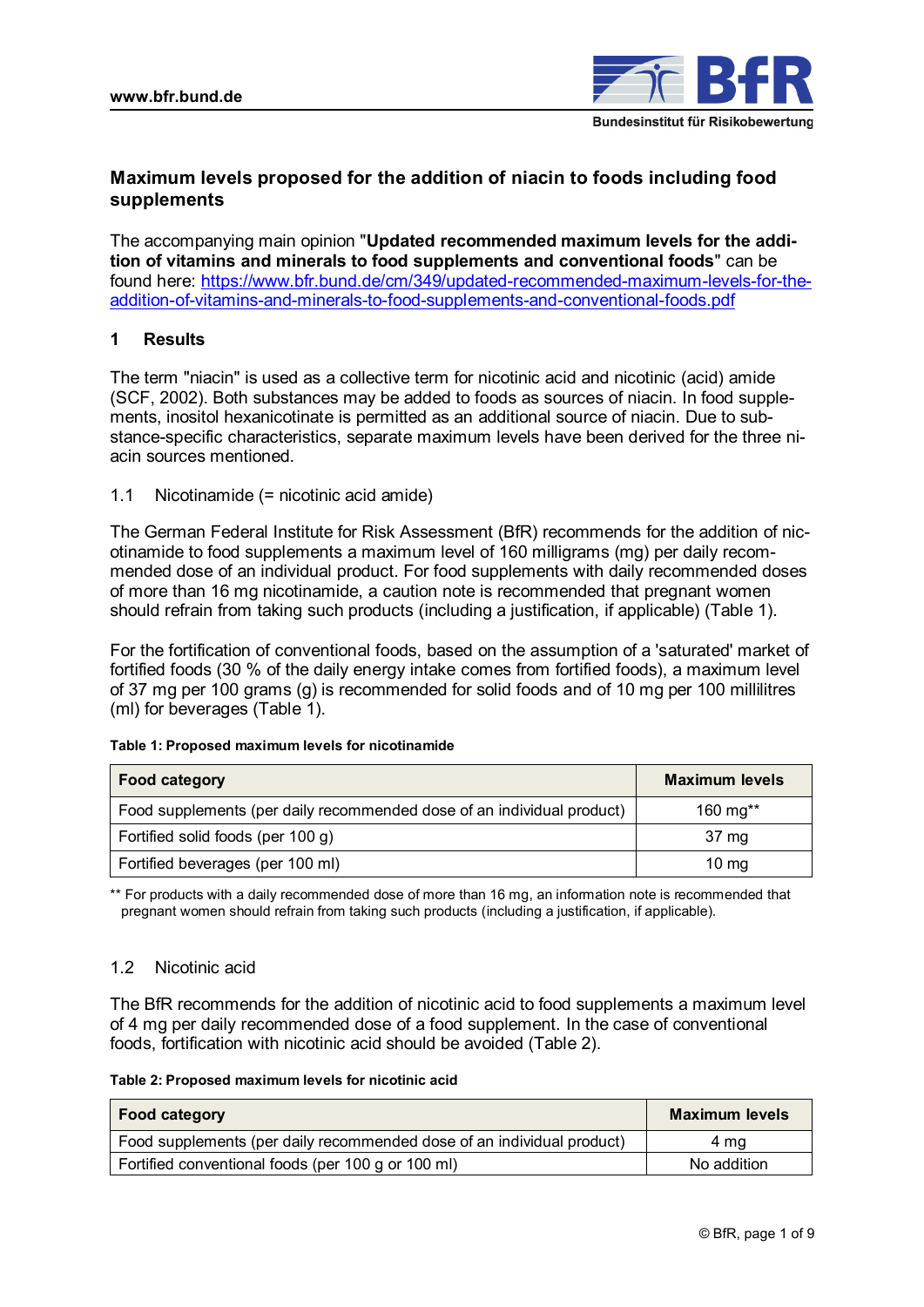

# 1.3 Inosithexanicotinate (= inositol niacinate)

For the addition of inositol hexanicotinate to food supplements, the BfR recommends a maximum level of 4.4 mg per daily recommended dose of a food supplement. The use of inositol hexanicotinate as a source of niacin for the fortification of conventional foods is currently not permitted under European Union food law (Table 3).

### **Table 3: Proposed maximum levels for inositol hexanicotinate**

| Food category                                                          | <b>Maximum levels</b> |
|------------------------------------------------------------------------|-----------------------|
| Food supplements (per daily recommended dose of an individual product) | 4.4 mg                |
| Fortified conventional foods (per 100 g or 100 ml)                     | No addition**         |

\*\* Inositol hexanicotinate is not listed in Annex 2 to Regulation (EC) No 1925/2006.

# **2 Rationale**

# 2.1 Tolerable Upper Intake Level<sup>1</sup> (UL) and Dietary Reference Values

# *2.1.1 Tolerable Upper Intake Level (UL)*

The term "niacin" comprises nicotinic acid and nicotinic (acid) amide. Both substances have different toxicity profiles. The former Scientific Committee on Food (SCF) of the European Commission derived a UL for nicotinic acid of 10 mg per day for adults and of 8 mg per day for adolescents aged 15 to 17 years. By contrast, for nicotinamide a UL of 900 mg per day was derived for adults and of 700 mg per day for 15- to 17-year-old adolescents (SCF, 2002; Table 4).

From the point of view of the BfR, differentiated maximum levels are therefore to be derived for both sources of niacin for the addition to foods including food supplements.

Inositol hexanicotinate is a nicotinic acid derivative $<sup>2</sup>$  and, as nicotinic acid can be released</sup> from it, is used as a source of niacin. The use of the substance for nutritional purposes as a source of niacin in food supplements was assessed by the European Food Safety Authority (EFSA) in 2009. The Authority considered such use to be safe provided that the levels of use comply with the UL derived for nicotinic acid (= 10 mg per day for adults)<sup>3</sup>.

EFSA acknowledged that basing the UL derivation for nicotinic acid on the flushing effect, is considered as a conservative risk assessment approach for inositol hexanicotinate because of the slow release of nicotinic acid from inositol hexanicotinate. However, due to a lack of data, the Panel concluded that the UL derived for nicotinic acid should also be used in the risk assessment of inositol hexanicotinate (EFSA, 2009). Yet, it should be noted that this EFSA opinion focused primarily on the suitability of inositol hexanicotinate as a source of niacin rather than on the derivation of a UL for this substance.

 $\overline{a}$ <sup>1</sup> Tolerable Upper Intake Level = Maximum level of total chronic daily intake of a nutrient (from all sources) considered to be unlikely to pose a risk of adverse health effects to humans.

<sup>&</sup>lt;sup>2</sup> Ester consisting of one molecule of inositol and six molecules of nicotinic acid

<sup>3</sup> An intake of 10 mg of nicotinic acid is equivalent to 11 mg of inositol hexanicotinate, and the UL derived for 15 to 17-year-olds of 8 mg of nicotinic acid per day is equivalent to 8.8 mg per day of inositol hexanicotinate.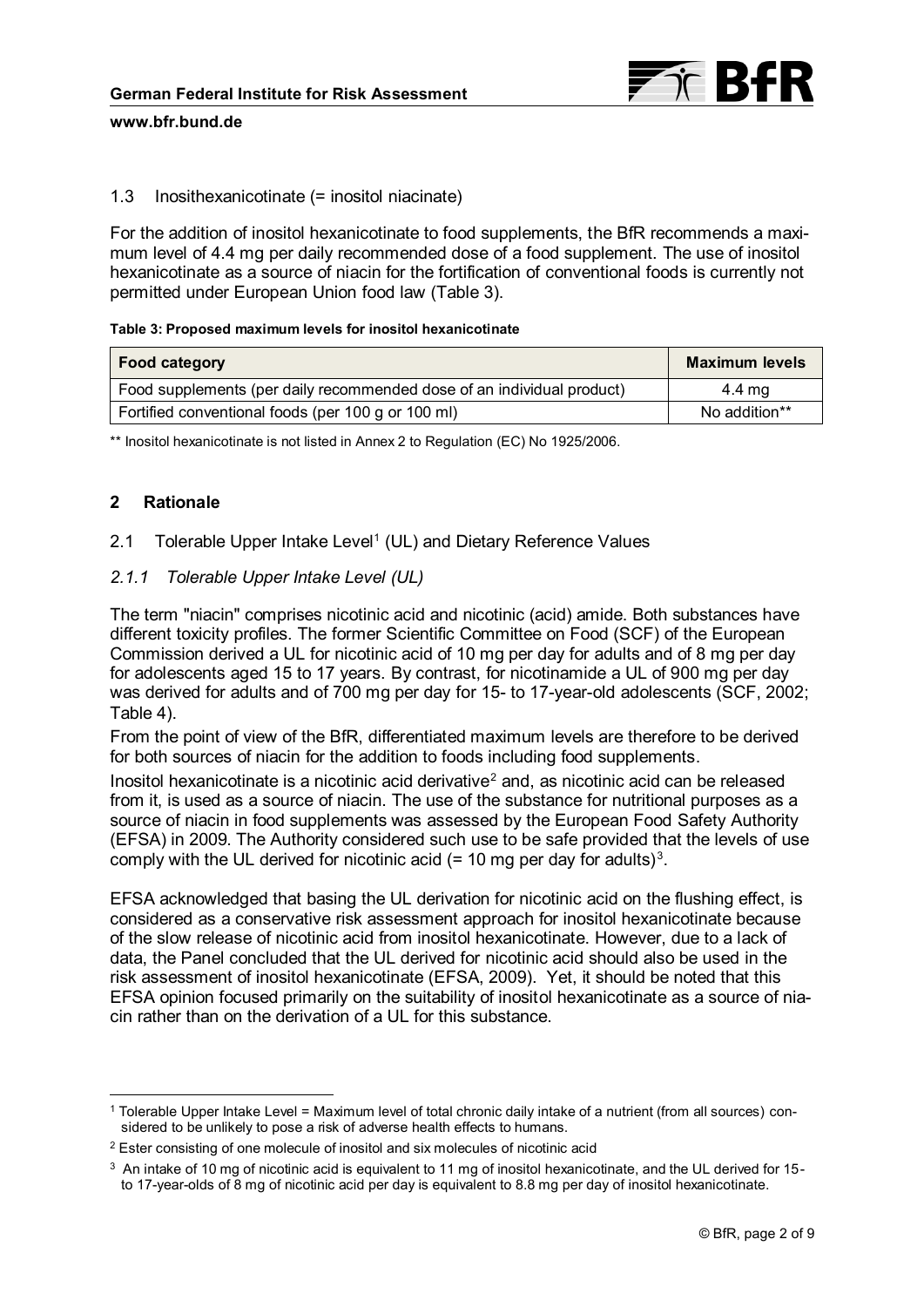

|                | UL<br>(SCF, 2002) |                       |  |  |
|----------------|-------------------|-----------------------|--|--|
| Age groups     | Nicotinamide      | <b>Nicotinic acid</b> |  |  |
|                | mg/day            |                       |  |  |
| 4 to 6 years   | 220               | 3                     |  |  |
| 7 to 10 years  | 350               |                       |  |  |
| 11 to 14 years | 500               | 6                     |  |  |
| 15 to 17 years | 700               | 8                     |  |  |
| Adults         | 900               | 10                    |  |  |

**Table 4: Tolerable Upper Intake Level (UL) for nicotinamide and nicotinic acid**

# *2.1.2 Dietary reference values*

The level of the daily niacin requirement depends on the level of the energy requirement. The D-A-CH societies<sup>4</sup> have derived a dietary recommended intake value of 6.6 mg niacin equivalents<sup>5</sup> per 1,000 kilocalories (kcal) ( $\approx$  1.6 mg per MJ) for all age groups. Based on age- and gender-specific guidance values for energy intake at a physical activity level (PAL) of 1.4, this translates into recommended intake values of between 9 and 15 mg per day for children from 4 to under 15 years of age. For males and females aged 15 to under 19 years, intake recommendations are 17 mg per day and 13 mg per day, respectively. For men and women aged 19 years and older, age-dependent decreasing intakes between 16 to 14 mg per day and between 13 to 11 mg per day, respectively, are recommended (D-A-CH, 2019; Table 5). EFSA has also derived an energy-related intake recommendation of 1.6 mg per MJ, corresponding to approximately 6.6 mg niacin equivalents per 1,000 kcal, for all age groups (EFSA, 2014; Table 5).

|                    | Recommended intake values*<br>(D-A-CH, 2019**; EFSA, 2014) |           |  |
|--------------------|------------------------------------------------------------|-----------|--|
| Age groups         | male                                                       | female    |  |
|                    | mg niacin equivalents <sup>2</sup> /day                    |           |  |
| 4 to $<$ 7 years   | 9                                                          |           |  |
| 7 to $<$ 10 years  | 11                                                         | 10        |  |
| 10 to $<$ 13 years | 13                                                         | 11        |  |
| 13 to $<$ 15 years | 15<br>13                                                   |           |  |
| 15 to $<$ 19 years | 17<br>13                                                   |           |  |
| <b>Adults</b>      | $14 - 16$                                                  | $11 - 13$ |  |
| Pregnant women     | 14 (2nd trimenon); 16 (3rd trimenon)                       |           |  |
| Lactating women    | 16                                                         |           |  |

**Table 5: Dietary reference values for niacin**

\* Data are based on the energy-related intake recommendations of 6.6 mg niacin equivalent per 1,000 kcal and the age- and gender-specific guidance values for energy intake based on a PAL value of 1.4.

 $\overline{a}$ 

<sup>4</sup> German-Austrian-Swiss Nutrition Societies

<sup>5</sup> Niacin can also be formed from the amino acid tryptophan. The following conversion is applied: 1 mg niacin equivalents = 1 mg niacin = 60 mg tryptophan.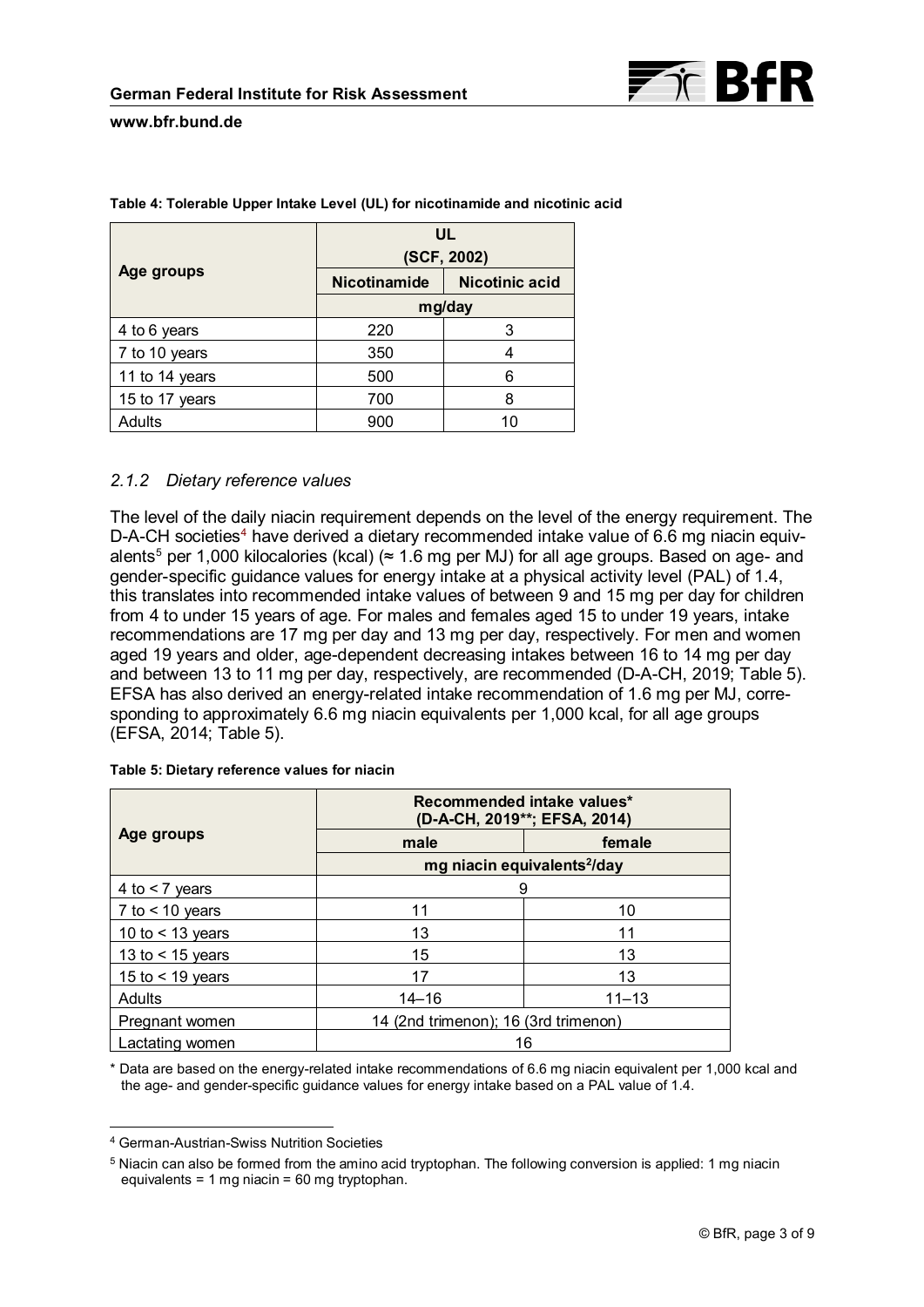

\*\* last revised in 2015

## 2.2 Exposure

 $\overline{a}$ 

In the second National Food Consumption Survey (NFCS) II, median intakes of niacin equivalents of 36.1 mg per day (m) and of 25.2 mg per day (f) were recorded in male and female adolescents aged 14 to 18 years, respectively; the 95th intake percentiles of this age group was at 79.5 mg (m) and 59.7 mg (f) per day. In adult men (19 to 80 years), median intakes ranged from 31.5 to 39.9 mg per day and the 95th intake percentiles ranged from 50.3 to 83.1 mg per day, depending on age group. Women 19 years and older had median intakes between 24.7 and 27.9 mg per day and the 95th percentile intakes ranged between 39.7 and 54.6 mg per day (MRI, 2008).

In the EsKiMo study (nutrition module in KiGGS $^{\rm 6})$ , median intakes of niacin equivalents in 6to 14-year-old boys ranged from 19.5 to 36.4 mg and in the 95th percentiles of this age group from 30.2 to 76.0 mg per day. In 6- to 14-year-old girls, median intakes ranged from 17.9 to 27.3 mg and in the 95th percentiles, from 25.6 to 68.2 mg (all these data do not include niacin intake via food supplements) (Mensink et al., 2007).

- 2.3 Maximum levels for niacin (nicotinamide, nicotinic acid and inositol hexanicotinate) in food supplements and conventional foods
- 2.3.1 Maximum levels for nicotinamide

## *2.3.1.1 Maximum levels for nicotinamide in food supplements*

Applying the derivation procedure proposed by the BfR, based on the 95th intake percentile of niacin equivalents in 14- to 18-year-old male adolescents of 80 mg per day, the resulting residual amount of 620 mg per day is divided equally between food supplements and conventional foods.

Residual amount =  $UL_{15-t0}$  17-year-olds -  $P_{95Nutrition}$ 

Residual amount = 700 mg/day - 80 mg/day = 620 mg/day.

Accordingly, an amount of 310 mg of nicotinamide per day is available for each of the two categories.

Since a multiple intake of several nicotinamide-containing food supplements cannot be excluded (Römer and Heuer, 2017), an uncertainty factor of 2 is taken into account, which results, on the basis of the available data, in a maximum level for the addition of nicotinamide to food supplements of 155 mg or, rounded up, of 160 mg per daily recommended dose of a food supplement (310 mg per day  $\div$  2 = 155 mg per day; rounded to 160 mg per day).

The SCF (2002) pointed out that the UL (derived for adults) is not applicable to pregnant and lactating women because there were insufficient data on the safety of nicotinamide (or nicotinic acid) for these population groups. However, the SCF (2002) did not see evidence that nicotinamide, at the levels commonly ingested in Europe via (fortified) foods, is associated with health risks for pregnant or lactating women, and according to one study, an additional intake of 15 mg per day was not associated with adverse pregnancy outcomes (MRC Vitamin

<sup>6</sup> German Health Interview and Examination Survey for Children and Adolescents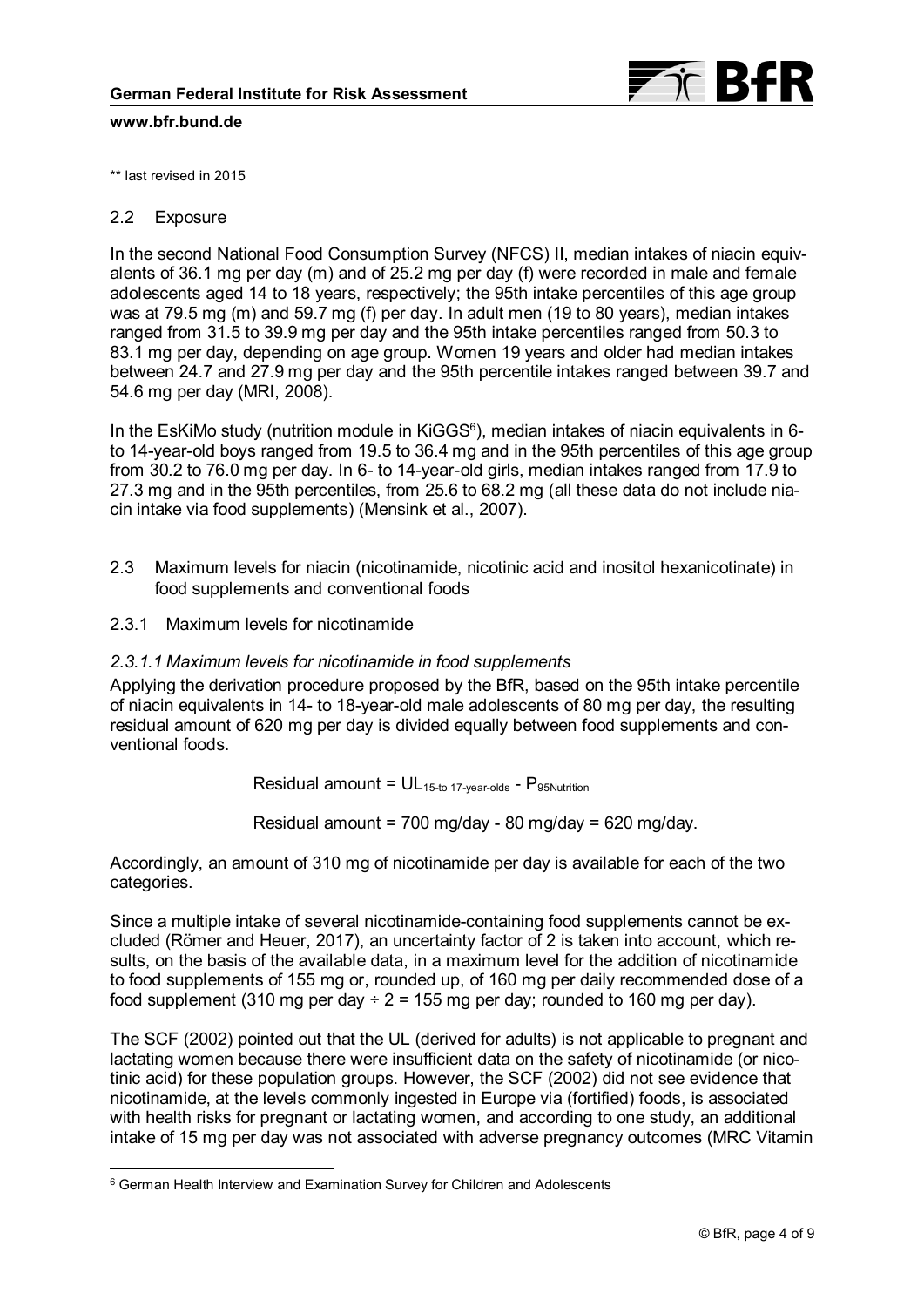

Study Research Group, 1991 cited in: SCF, 2002). In view of the existing data gaps on the health effects of additional intake of nicotinamide from supplements in pregnant women, for the time being it is recommended to limit the addition of nicotinamide to food supplements for pregnant women to the level of the dietary reference value derived by the D-A-CH Societies for pregnant women in the 3rd trimester of 16 mg nicotinamide per day, and to label food supplements with more than 16 mg nicotinamide per daily recommended dose with a note stating that pregnant women should refrain from taking such products (including a justification, if applicable).

The BfR recommends a maximum amount of 160 mg per daily recommended dose of a product for the addition of nicotinamide to food supplements. Food supplements with a daily dose of more than 16 mg nicotinamide should bear a note stating that pregnant women should refrain from taking such products (including a justification, if applicable).

### *2.3.1.2 Maximum levels for nicotinamide in conventional foods*

For the fortification of conventional foods, an amount of 310 mg per day (residual amount<sub>FF</sub>) is available for nicotinamide. Allocating this amount to the estimated daily energy intake from fortified foods and assuming that 15 % to a maximum of 30 % of the daily energy is consumed from fortified foods, this results in age-dependent maximum levels of between 22.0 and 103.3 mg nicotinamide per 100 kcal (Table 6).

|                    | <b>Energy</b> |                                | <b>Fortification of 15 %</b><br>of daily energy intake |                                | Fortification of 30 %<br>of daily energy intake |  |
|--------------------|---------------|--------------------------------|--------------------------------------------------------|--------------------------------|-------------------------------------------------|--|
| Age groups         | intake*       | 15 % of daily<br>energy intake | Nicotina-<br>mide**                                    | 30 % of daily<br>energy intake | Nicotina-<br>mide**                             |  |
|                    | kcal/day      | kcal                           | mg/100 kcal                                            | kcal                           | mg/100 kcal                                     |  |
| 4 to 6 years       | 2,000         | 300                            | 103.3                                                  | 600                            | 51.7                                            |  |
| 7 to 9 years       | 2,400         | 360                            | 86.1                                                   | 720                            | 43.1                                            |  |
| 10 to 11 years     | 2,550         | 383                            | 80.9                                                   | 765                            | 40.5                                            |  |
| 12 years           | 3,900         | 585                            | 53.0                                                   | 1,170                          | 26.5                                            |  |
| 13 to $<$ 15 years | 3.900         | 585                            | 53.0                                                   | 1,170                          | 26.5                                            |  |
| 15 to $<$ 17 years | 4,700         | 705                            | 44.0                                                   | 1,410                          | 22.0                                            |  |
| Adults             | 3,500         | 525                            | 59.0                                                   | 1,050                          | 29.5                                            |  |

#### **Table 6: Daily energy intakes (95th percentile, P95) and nicotinamide levels, assuming that 15% or 30% of the ingested energy comes from fortified foods**

P95 of energy intake: adults from NFCS II (MRI, 2008); children and adolescents aged 4-18 years age-dependent from VELS/EsKiMo/NVS II (Heseker et al., 2003; Mensink et al., 2007; MRI, 2008).

\*\* if the residual amount of 310 mg per day is allocated to 100 kcal portions.

To ensure that the addition of nicotinamide to fortified foods does not cause any of the age groups to exceed the residual amount $_{FF}$  of 310 mg per day, the lowest level of nicotinamide resulting from the calculations is proposed as the maximum level for the whole population, i.e.: 22.0 mg per 100 kcal assuming that the market of fortified foods is "saturated" (30% of the daily energy comes from fortified foods) and 44.0 mg per 100 kcal assuming that a smaller part of the fortifiable foods is actually fortified or consumed (15 % of the energy comes from fortified foods) (Table 6).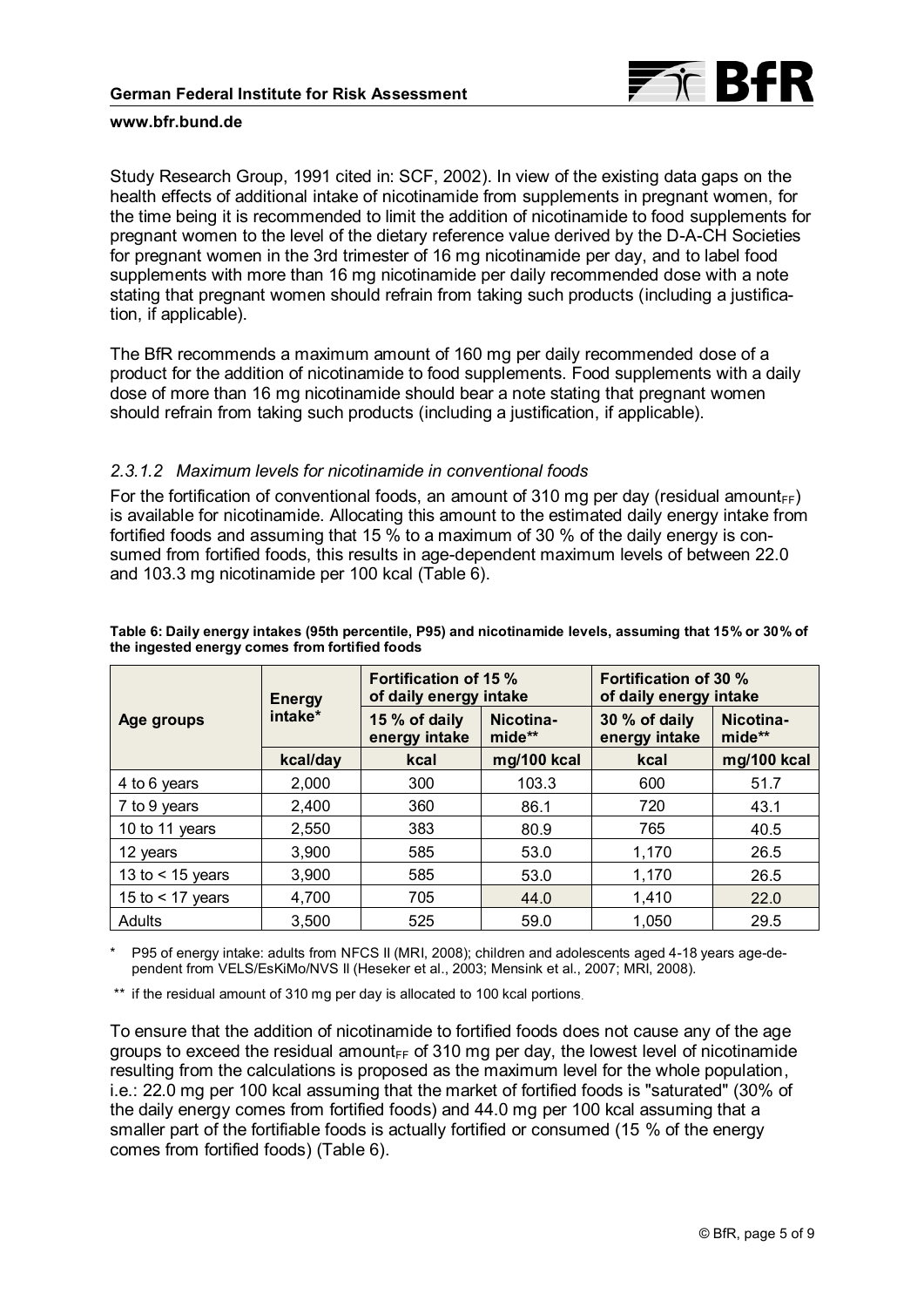

# *Conversion of energy-based into maximum levels per 100 g of solid foods or per 100 ml of beverages*

The conversion of energy-based maximum levels into maximum amounts per 100 g of solid foods or per 100 ml of beverages was performed using data from Schusdziarra et al. (2010) and Bechthold (2014).

Taking into account the average energy densities (170 kcal per 100 g for solid foods and 45 kcal per 100 ml for energy-containing beverages such as juices and soft drinks), the maximum levels for nicotinamide by weight and by volume for the addition to conventional foods are given in the following table (Table 7) .

| <b>Nicotinamide</b> | <b>Nicotinamide</b><br>per 100 g or ml               |                                                    |
|---------------------|------------------------------------------------------|----------------------------------------------------|
| per 100 kcal        | <b>Solid foods</b><br>(energy density 170 kcal/100g) | <b>Beverages</b><br>(energy density 45 kcal/100ml) |
| 44.0 mg $*$         | 74.8 mg                                              | 19.8 mg                                            |
| 22.0 mg**           | 37.4 mg                                              | 9.9 <sub>mg</sub>                                  |

\* assuming that 15 % of the energy comes from consumption of fortified foods

\*\* assuming that 30 % of the energy comes from consumption of fortified foods

If an additional criterion in setting maximum levels is that the amounts of vitamins added to a food should be significant in order to be allowed to be claimed on the product according to the current EU regulation<sup>7</sup>, then according to Regulation (EU) No. 1169/2011 (Annex XIII: "Reference amounts"), at least 15 % of the respective reference value for labelling (NRV) should be contained in solid foods (per 100 g) and at least 7.5 % in beverages (per 100 ml). In that Regulation, a NRV of 16 mg is set for niacin. Accordingly, additions of niacin ≥ 2.4 mg per 100 g (equal to at least 15 % of the NRV in solid foods) and  $\geq 1.2$  mg/ per 100 ml (equal to at least 7.5 % of the NRV in beverages) would be considered significant. The maximum levels calculated in Table 7 meet these criteria for any labelling and claiming of added nicotinamide.

For the fortification of conventional foods, assuming a "saturated" market of fortified foods (30 % of the daily energy intake comes from fortified foods), a maximum level of 37.4 mg/100 g, rounded down to 37 mg/100 g, is recommended for solid foods and a maximum level of 9.9 mg/100 ml, rounded up to 10 mg/100 ml, for beverages. Assuming that only a smaller portion of fortifiable foods is actually fortified or consumed (15% of energy intake from fortified foods), higher maximum levels of 74.8 mg/100 g, rounded up to 75 mg/100 g, would be possible for solid foods and 19.8 mg/100 ml, rounded up to 20

mg/100 ml, for beverages (Table 7).

 $\overline{a}$ 

<sup>7</sup> Conditions for claiming products with the claim "source of..." or "rich in...", according to EU Regulation 1924/2006 (Health Claim Regulation)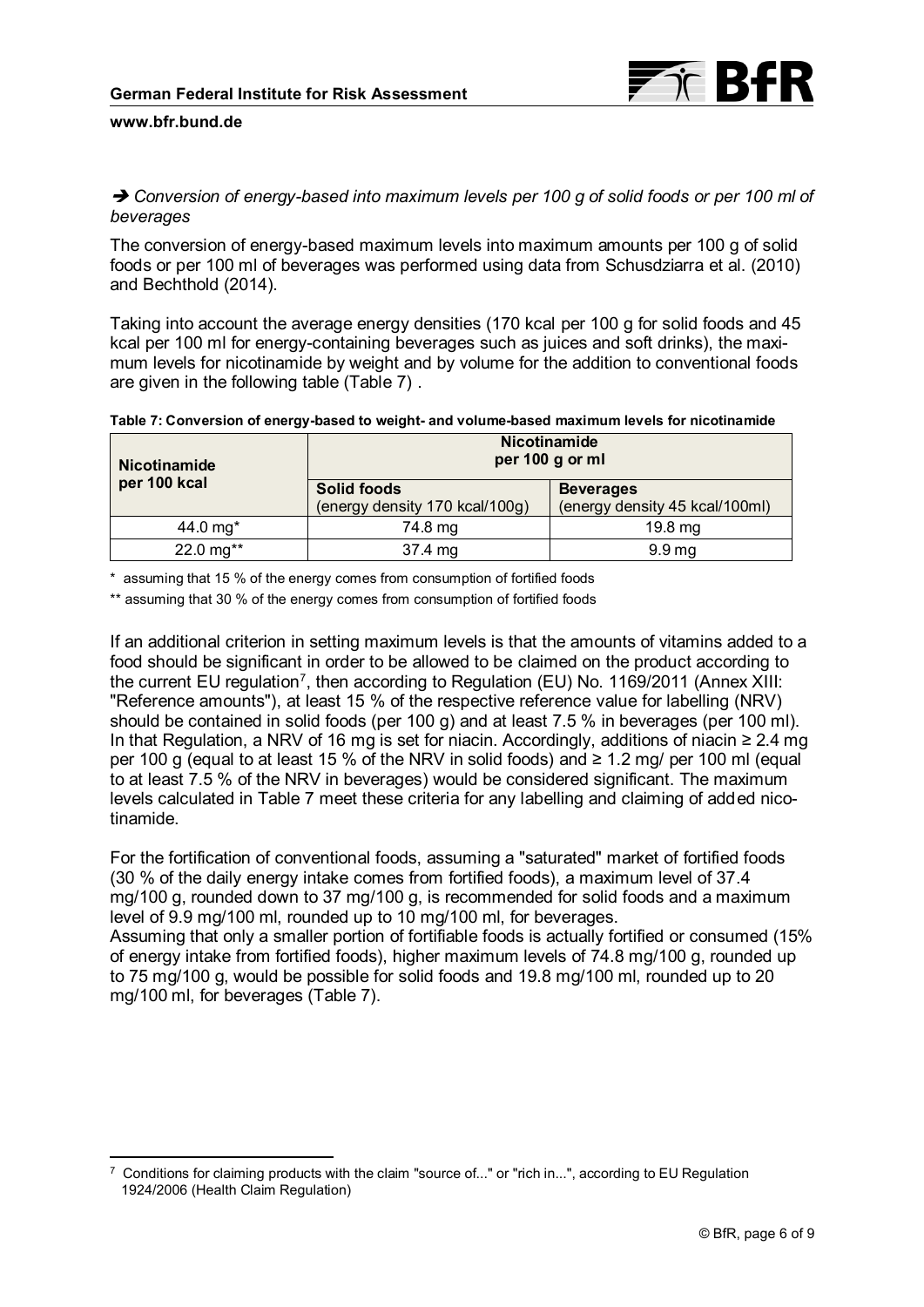

# 2.3.2 Maximum levels for nicotinic acid

## *2.3.2.1 Maximum levels for nicotinic acid in food supplements*

When considering maximum recommended levels for nicotinic acid, niacin intake from the usual diet can be disregarded as the toxicological endpoint used for the UL derivation for nicotinic acid (occurrence of flushing) has only been observed in relation with isolated nicotinic acid or nicotinic acid added to foods, but not with foods naturally containing niacin.

Due to the low UL for nicotinic acid of 8 mg per day for adolescents aged 15 years and older, it is recommended that the total tolerable intake level of 8 mg per day be set as maximum level for food supplements. Applying the above-mentioned uncertainty factor of 2 to account for possible multiple consumption results in a maximum level of 4 mg for the addition of nicotinic acid to food supplements, per daily recommended dose of an individual product (8 mg per day  $\div$  2 = 4 mg per daily dose.

For the addition of nicotinic acid to food supplements, the BfR recommends a maximum level of 4 mg per daily recommended dose of a product.

## *2.3.2.2 Maximum levels for nicotinic acid in conventional foods*

Since the total tolerable daily intake of nicotinic acid has already been exhausted in the derivation of maximum levels for food supplements, it is recommended to refrain from fortifying conventional foods with nicotinic acid.

# 2.3.3 Maximum levels for inositol hexanicotinate

### *2.3.3.1Maximum levels for inositol hexanicotinate in food supplements*

As no UL has been derived for inositol hexanicotinate so far and EFSA (2009) recommended that there are no safety concerns when using inositol hexanicotinate as a source of niacin in supplements as long as the UL derived for nicotinic acid is not exceeded, the BfR proposes to provisionally proceed analogously to nicotinic acid in deriving the maximum level for inositol hexanicotinate, i.e. to set a maximum level corresponding to an intake of 4 mg nicotinic acid per daily recommended dose of a product. Since 4.4 mg of inositol hexanicotinate corresponds to 4 mg of nicotinic acid, this amount is proposed as the maximum level for inositol hexanicotinate per daily recommended dose of a food supplement.

### *2.3.3.2 Maximum levels for inositol hexanicotinate in conventional foods*

Inositol hexanicotinate is not listed in Annex 2 of Regulation (EC) No 1925/2006. The addition of inositol hexanicotinate as a source of niacin to conventional foods is therefore currently not permitted in Europe. Maximum levels for the fortification of conventional foods are therefore not required.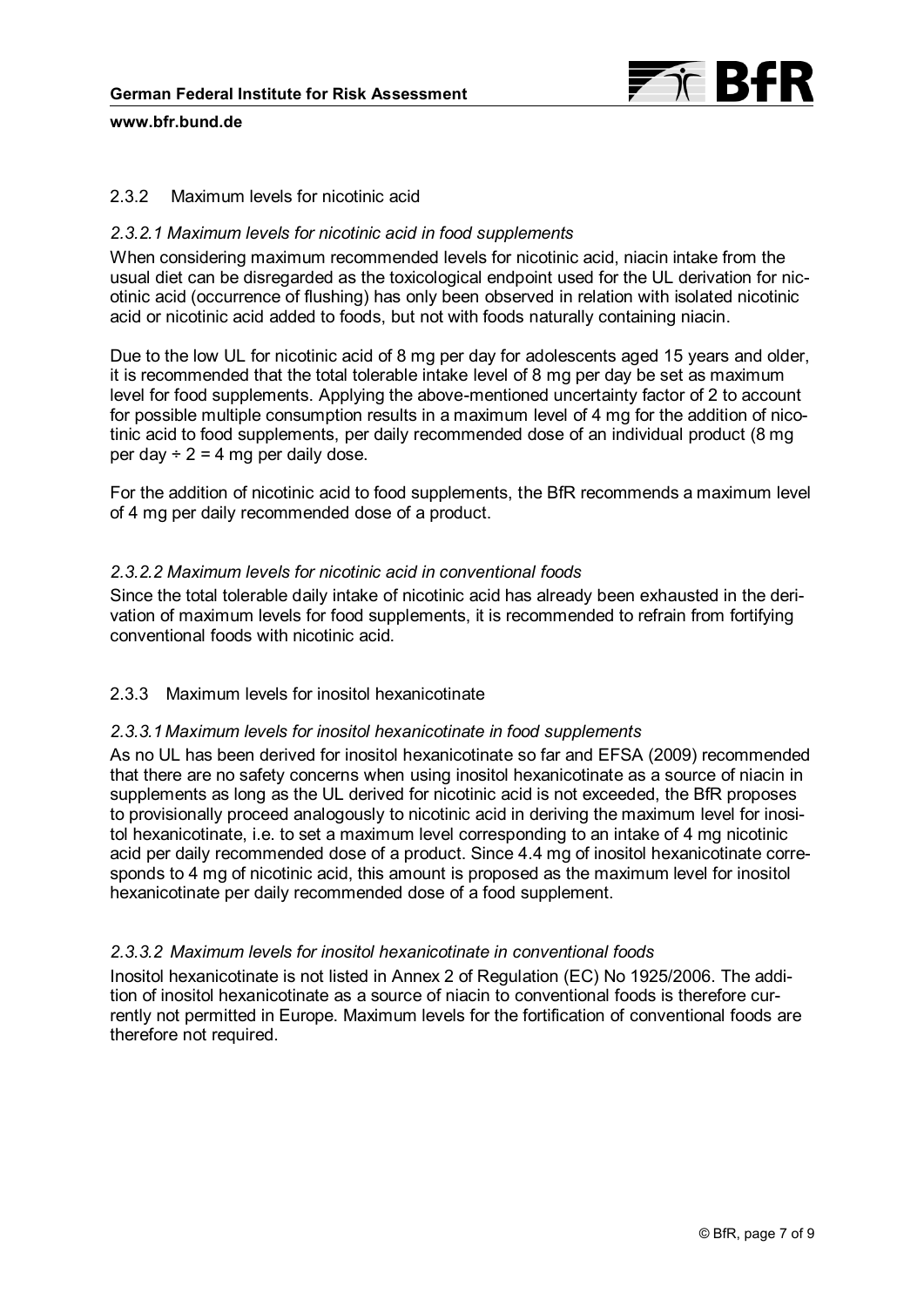



### **Further information on the BfR website on the subject of minerals**

Topic page on the assessment of vitamins and minerals in foods: [https://www.bfr.bund.de/en/vitamins\\_and\\_minerals-54417.html](https://www.bfr.bund.de/en/vitamins_and_minerals-54417.html)



"Opinions-App" of the BfR

## **3 References**

Bechthold A (2014). Dietary energy density and body weight. Ernährungs Umschau international 1: M14-23.

D-A-CH (2019). German Nutrition Society, Austrian Nutrition Society, Swiss Nutrition Society (eds.). Dietary Reference Values. 2nd version of the 5th updated edition. German Nutrition Society, Bonn.

EFSA (2009). Scientific Opinion of the Panel on Food Additives and Nutrient Sources added to Food on inositol hexanicotinate (inositol hexaniacinate) as a source for niacin (vitamin B3) added for nutritional purposes in food supplements following a request from the European Commission. The EFSA Journal 949: 1-20.

EFSA (2014). EFSA NDA Panel (EFSA Panel on Dietetic Products, Nutrition and Allergies). Scientific Opinion on Dietary Reference Values for niacin. EFSA Journal 12: 3759.

Heseker H, Oepping A, Vohmann C (2003). Consumption study to determine the food intake of infants and young children for the estimation of an acute toxicity risk due to pesticide residues (VELS). Research report commissioned by the Federal Ministry of Consumer Protection, Food and Agriculture. University of Paderborn.

Mensink GBM, Heseker H, Richter A, Stahl A, Vohmann C. Nutrition study as KiGGS module (EsKiMo). Robert Koch Institute and University of Paderborn, 2007.

MRI (2008). Max Rubner Institute. National Nutrition Survey II, Results Report, Part 2. Max Rubner-Institut, Federal Research Institute of Nutrition and Food.

Römer K, Heuer T (2017). Multiple intake of food supplements (NVS II). Report of the Max Rubner Institute from 12.05.2017.

SCF (2002). Scientific Committee on Food. Opinion of the Scientific Committee on Food on the Tolerable Upper Intake Levels of Nicotinic Acid and Nicotinamide (Niacin) (expressed on 17 April 2002). SCF/CS/NUT/UPPLEV/39 Final 6 May 2002 [https://ec.eu](https://ec.europa.eu/food/sites/food/files/safety/docs/sci-com_scf_out80j_en.pdf)[ropa.eu/food/sites/food/files/safety/docs/sci-com\\_scf\\_out80j\\_en.pdf;](https://ec.europa.eu/food/sites/food/files/safety/docs/sci-com_scf_out80j_en.pdf) last accessed 04 March 2021.